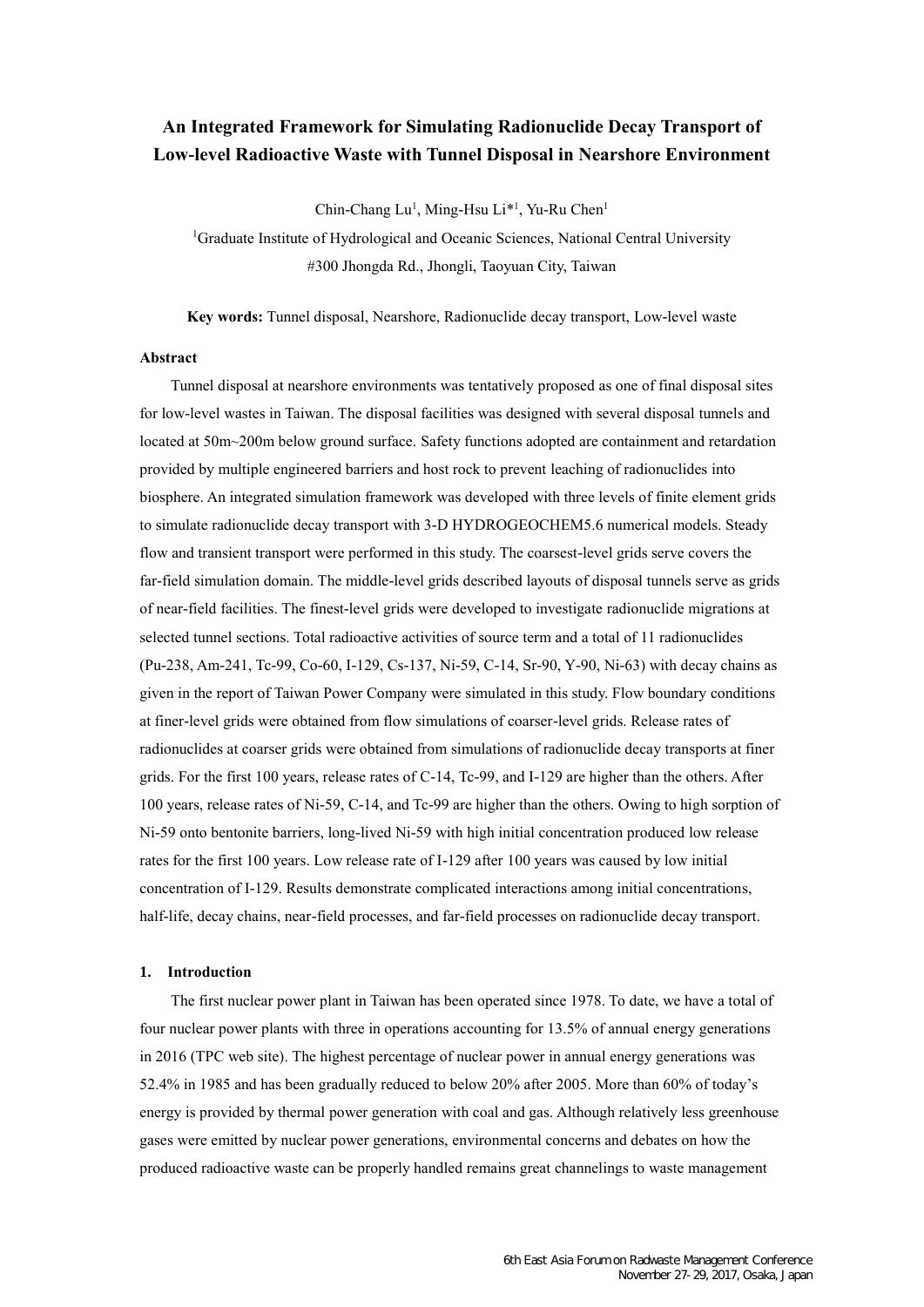communities. As the government has been committed to phasing out nuclear power in Taiwan by 2025, the decommission project of the first new clear power plane will be deployed in 2019 and completed by the end of 2043. Two potential sites for final disposals of low-level wastes (LLW) were officially announced in 2012, one in the Daren Township located in southeast Taiwan and another one in the Wuciou Township located in an offshore island of Kinmen (Ministry of Economic Affairs, 2012). Although difficulties of having public votes for site approvals have been encountered for years, scientific and technical studies of feasibilities on building LLW final disposal facilities have never been suspended. To both the general public and experts, confidences and acceptances of waste final disposal repositories require demonstrations of long-term safety with comprehensive numerical simulations.

Near-surface or tunnel disposal is frequently adopted for intermediate and low-level wastes in many countries, such as UA, France, and USA. Tunnel disposal was tentatively designed for the LLW in Taiwan. In this study, we proposed an integrated simulation framework having three levels of finite element grids to simulate radionuclide decay transport with 3-D HYDROGEOCHEM5.6, a special version of 3-D HYDROGEOCHEM5.5 (Yeh et al., 2009) numerical model, for the LLW disposal at the Daren site. Steady flow and transient radionuclide transport of multiple decay chains in far-field and near-field were performed for 100,000 years. The objective is to investigate complicated interactions among initial concentrations, half-life, decay chains, near-field processes, and far-field processes on radionuclide decay transport.

#### **2. Simulation Setup**

The near-field multiple engineering barriers are designed to contain the release of radioactive waste after the closure of disposal facilities. In this study, we aim to simulate the migration of radioactive waste in nearby geosphere after failing of near-field engineering barriers. Several SKB reports for the SR-PSU site (SKB 2014a, 2014b) in Sweden were studied to inspire our design of simulation framework. The 3-D HYDROFEOCHE5.6 finite element numerical model was selected for having capabilities of resolving coupled flow, thermal, radioactive transport with decay chains. Our simulation flow chart was shown in Fig. 1. Far-field flow simulation was performed first to provide boundary conditions of near-field facilities. Subsequently, flow simulation of near-field facilities generates boundary conditions for simulations of near-field tunnels. For the transport part, we simulate radioactive decay transport of near-field tunnels to provide radionuclide release rates for radioactive transport simulations in near-field facilities. Finally, radioactive transport simulations in far-field are supported with radionuclide release rates simulated in near-field facilities. In this study, total radioactive activities of source term and a total of 11 radionuclides (Pu-238, Am-241, Tc-99, Co-60, I-129, Cs-137, Ni-59, C-14, Sr-90, Y-90, Ni-63) with decay chains are considered as shown in Table 1 (TPC, 2016).

The elevations of far-field simulation domain are from 475m above sea level at the west to -170 m below sea level at the east. The vertical depth of simulation domain is about 400 m and the top surface covers a region of 8,600 m times 3,800 m. The far-field domain, the coarsest-level grids, is discretized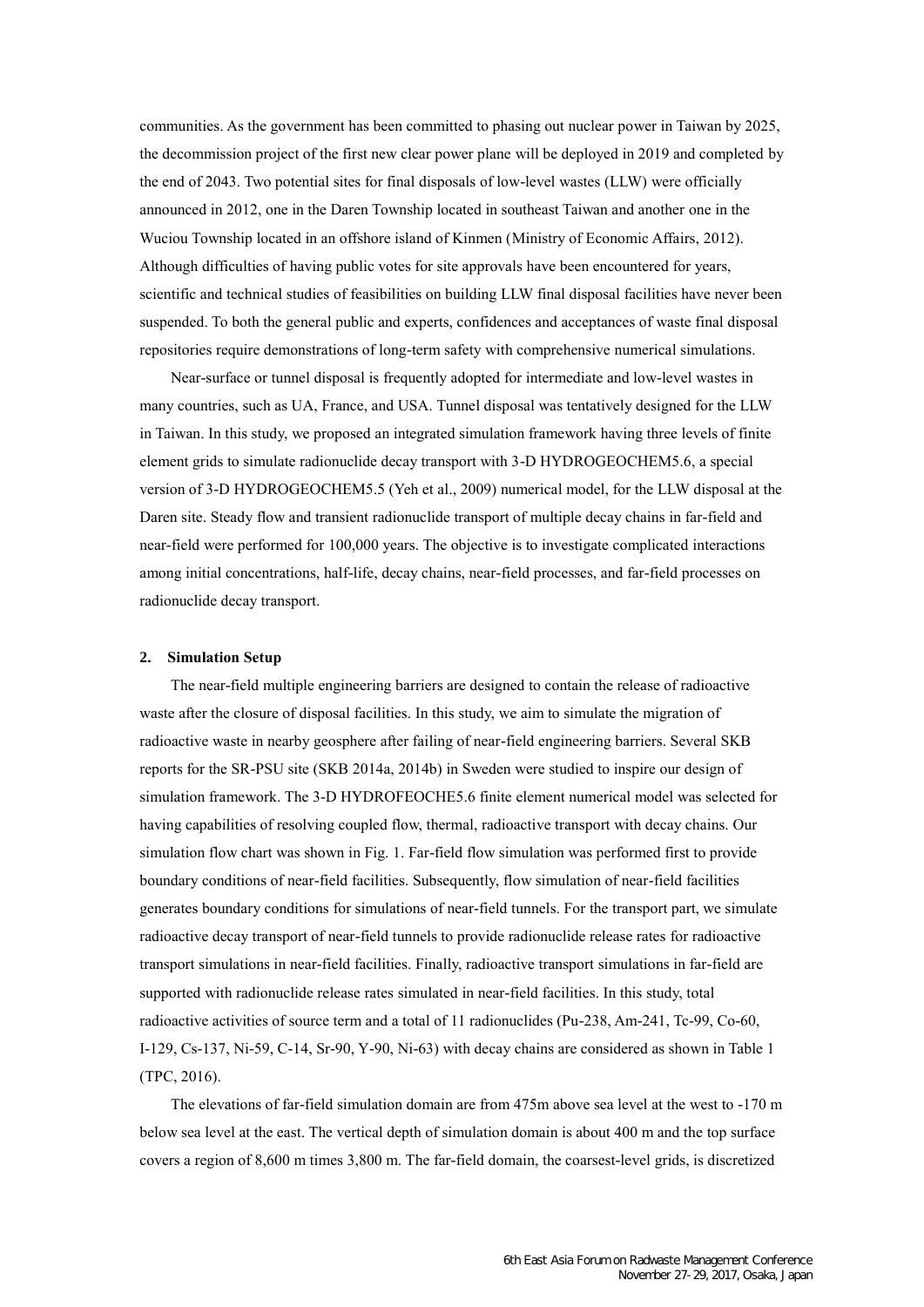with 5,970 nodes and 4,749 elements as shown in Fig. 2 (left). The near-field facilities designed with five 828 m long, three 778 m long, and seven 352 m long disposal tunnels is discretized with 6,120 nodes and 4,720 elements in Fig. 2 (right). The near-field tunnel domain considers a single disposal tunnel section having eight kinds of engineering barriers and is discretized by a total of 873 nodes and 1,556 elements as shown in Fig. 3. Hydrogeological and transport parameters were modified from the TPC assessment report (TPC, 2016). Tables 2, 3 and 4 are parameters used for the far-field, near-field facilities, and near-field tunnel, respectively.



Figure 1 Simulation flow chart



Figure 2 Elements and scales (plan-view) used in far-field (left) and near-field facilities (right)



Figure 3 Elements and scales (side-view) used in near-field tunnels

| <b>Radionuclide</b> $242 \text{Cm}$ $241 \text{Pu}$ |                                                                                                                                                                                              | $^{238}Pu$ $^{137}Cs$ | 129 <sub>1</sub> | 99Tc | $90c_r$ | $63$ Ni | 60 <sub>Co</sub> | <sup>59</sup> Ni | 14 $\sim$ |
|-----------------------------------------------------|----------------------------------------------------------------------------------------------------------------------------------------------------------------------------------------------|-----------------------|------------------|------|---------|---------|------------------|------------------|-----------|
| Concentration  <br>T Bq                             | $3x10^4$ 4x10 <sup>3</sup> 1x10 <sup>2</sup> 1x10 <sup>6</sup> 5x10 <sup>1</sup> 2x10 <sup>3</sup> 2x10 <sup>6</sup> 2x10 <sup>6</sup> 5x10 <sup>6</sup> 1x10 <sup>5</sup> 5x10 <sup>4</sup> |                       |                  |      |         |         |                  |                  |           |

Table 1 Source term concentrations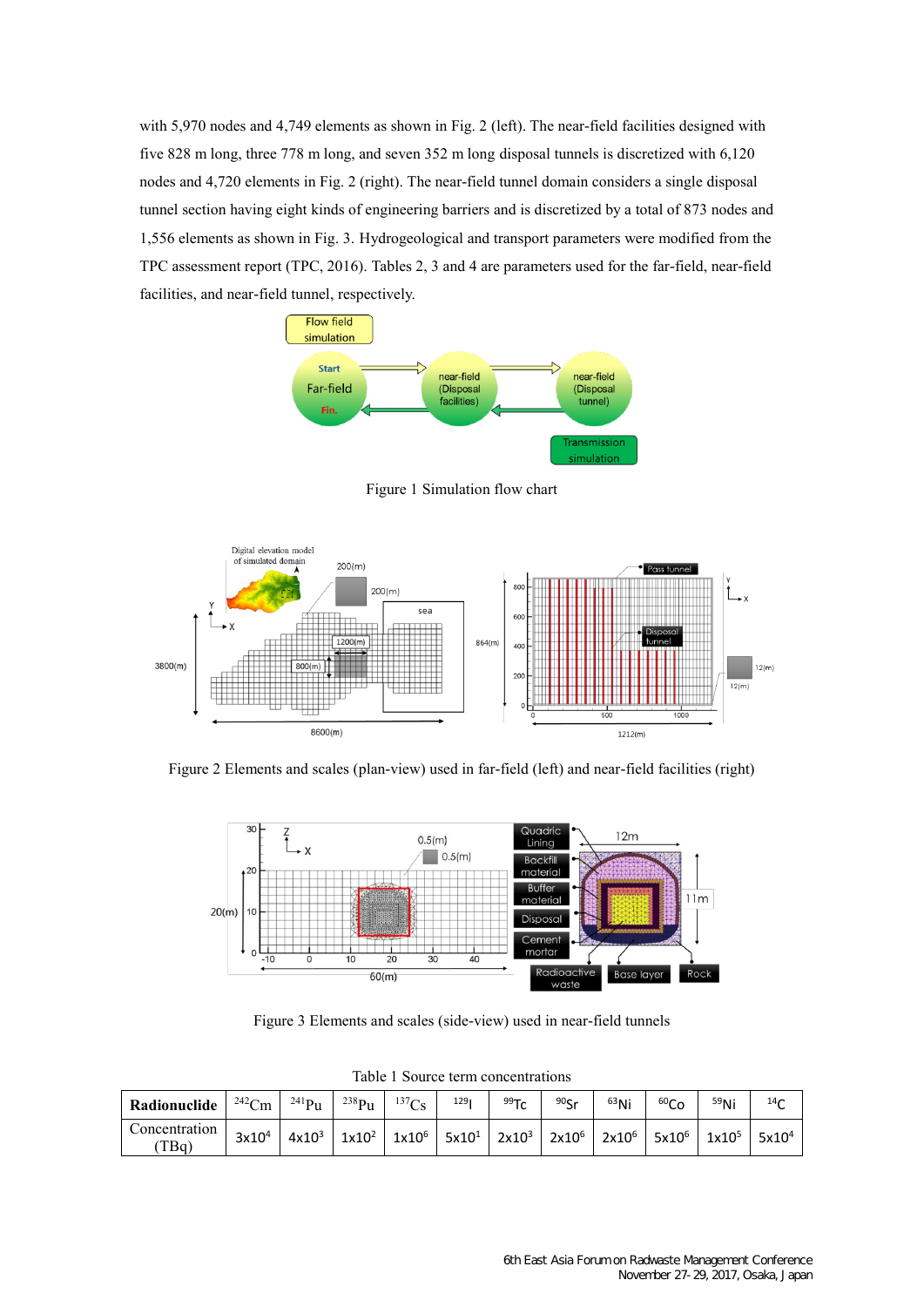| Flow parameters      |                           | layer1                | layer2                          | layer3              |  |
|----------------------|---------------------------|-----------------------|---------------------------------|---------------------|--|
|                      | $K_x = K_y$               | $3*10-2(m/day)$       | $3*10^{-3}$ (m/day)             | $3*10-5(m/day)$     |  |
|                      | $K_{z}$                   | $8.9*10-2 (m/day)$    | $8.9*10^{-3}$ (m/day)           | $3*10^{-5}$ (m/day) |  |
|                      |                           | Porosity              | 0.08                            |                     |  |
| Transport parameters | Longitudinal dispersivity |                       | 800(m)                          |                     |  |
|                      |                           | Lateral dispersivity  | 200(m)                          |                     |  |
|                      |                           | Diffusion coefficient | $10^{-4}$ (m <sup>2</sup> /day) |                     |  |

Table 2 Parameters for far-field grids

Table 3 Parameters for near-field facilities grids

| Flow parameters      |                           | Rock                         | Disposal tunnel              |  |
|----------------------|---------------------------|------------------------------|------------------------------|--|
|                      | $K_x = K_y = K_z$         | $-5$<br>$8.64*10$<br>(m/day) | $-5$<br>$5.16*10$<br>(m/day) |  |
|                      | Porosity                  | 0.25                         | 0.28                         |  |
| Transport parameters | Longitudinal dispersivity | 8(m)                         |                              |  |
|                      | Lateral dispersivity      | 2(m)                         |                              |  |
|                      | Diffusion coefficient     | $1.73*10-4(m2/day)$          | $4.89*10-5(m2/day)$          |  |

Table 4 Parameters for near-field tunnel grids

| Material          | Porosity<br>$(\text{-})$ | $K_x=K_y=K_z$<br>(m/day) | <b>Diffusion</b><br>coefficient<br>(m / day) | Longitudinal<br>dispersivity<br>(m) | Lateral<br>dispersivity<br>(m) |  |
|-------------------|--------------------------|--------------------------|----------------------------------------------|-------------------------------------|--------------------------------|--|
| Rock              | 0.25                     | $-5$<br>$8.64*10$        | -4<br>$1.73*10$                              |                                     |                                |  |
| Quadric Lining    | 0.25                     | $-5$<br>$8.64*10$        | $-4$<br>$1.73*10$                            |                                     |                                |  |
| Base layer        | 0.2                      | -6<br>$8.64*10$          | $-8$<br>$8.64*10$                            |                                     |                                |  |
| Buffer material   | 0.4                      | $-8$<br>$8.64*10$        | $-5$<br>$1.73*10$                            | 8                                   | 2                              |  |
| Backfill material | 0.3                      | $-5$<br>$1.73*10$        | $-6$<br>$8.64*10$                            |                                     |                                |  |
| Disposal          | 0.2                      | -6<br>$8.64*10$          | $-8$<br>$8.64*10$                            |                                     |                                |  |
| Cement mortar     | 0.3                      | $-5$<br>$8.64*10$        | $-5$<br>$3.46*10$                            |                                     |                                |  |
| Radioactive waste | 0.35                     | $-4$<br>$1.73*10$        | $-5$<br>$6.05*10$                            |                                     |                                |  |

## **3. Results and Discussions**

Simulations of steady flow with steady transport or transient transport for up to 100,000 years were conducted this study. Figure 4(left) depicts flow field and total head distribution in far-field with a constant infiltration rate of 0.0003 m/day and a fixed sea level on the right. We do see some upward velocities due to terrain cavities. It is noted the regional flow velocities are small and such upward flow does not represent the occurrence of surface spring. Figure 4(right) gives flow field and total head distribution simulated for near-field facilities. Figure 5 shows cross-sectional view of flow field and total head distribution simulated with near-field tunnel grids. Overall the flow filed is eastward to the ocean. Owing to low hydraulic conductivities of engineering barriers, the flow velocities inside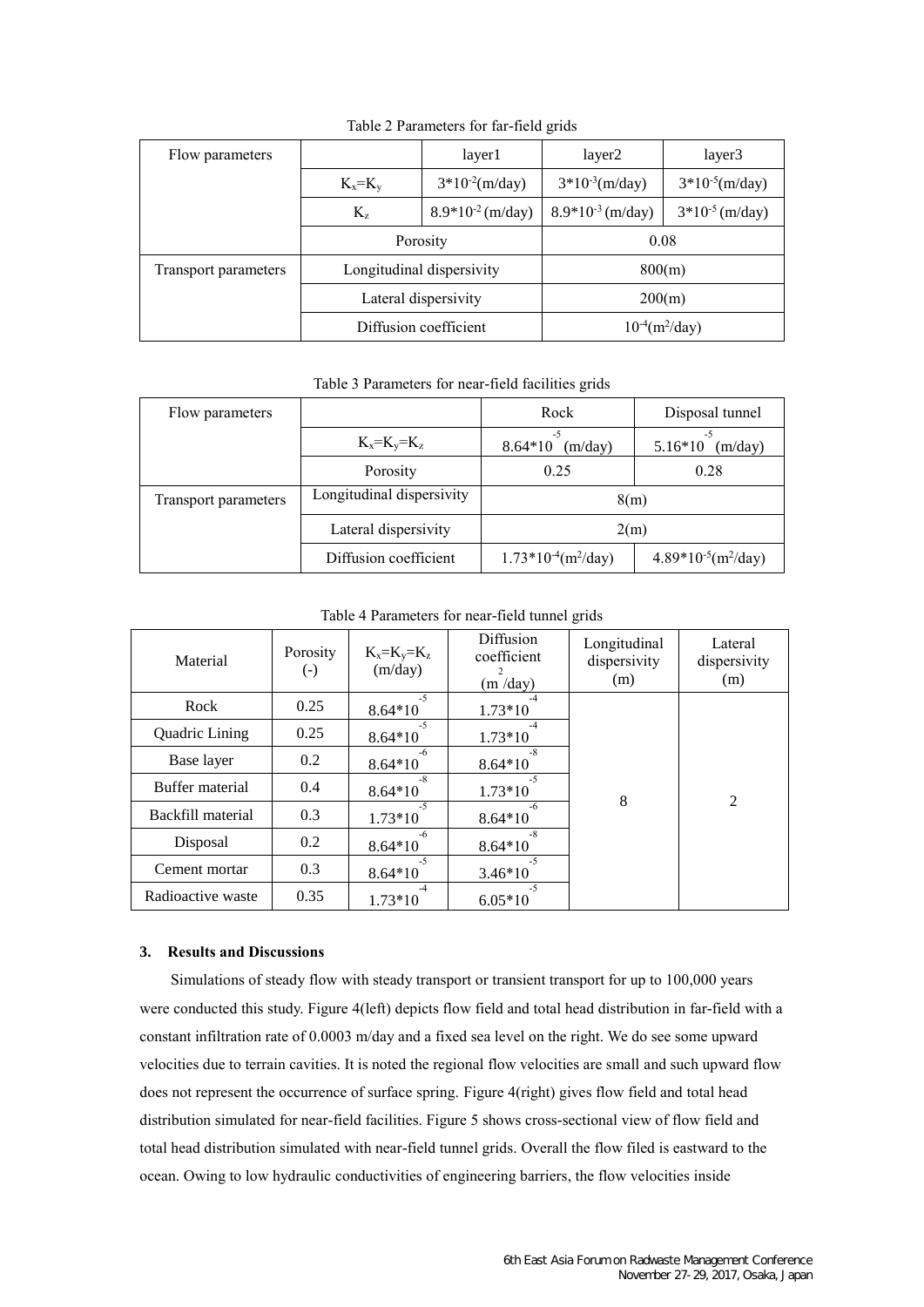disposal tunnel are about 0.01% of those outside the tunnel. Figure 6 is the distribution of radionuclide concentrations simulated with steady transport. It is noted regions right above the disposal tunnel have relative high concentration compared to upward side of the tunnel due to dispersion.



Figure 4 Flow field and total head distributions in far-filed (left) and near-filed facilities (right)



Figure 5 Flow field and total head distribution of near-field tunnel



Figure 6 Relative concentration distributions of radionuclide with steady transport simulation

Source term concentrations given in Table 1 were used as initial concentrations for transient simulations of radionuclide decay transport with near-field tunnel grids, which will provide release rates of radionuclides out of tunnels to be simulated at the near-field facilities grids to further support simulations at far-filed grids. Figure 9 shows radionuclide concentrations in 100,000 years at 200 meters away from disposal facilities. For the first 100 years, release rates of C-14, Tc-99, and I-129 are higher than the others. After 100 years, release rates of Ni-59, C-14, and Tc-99 are higher than the others.